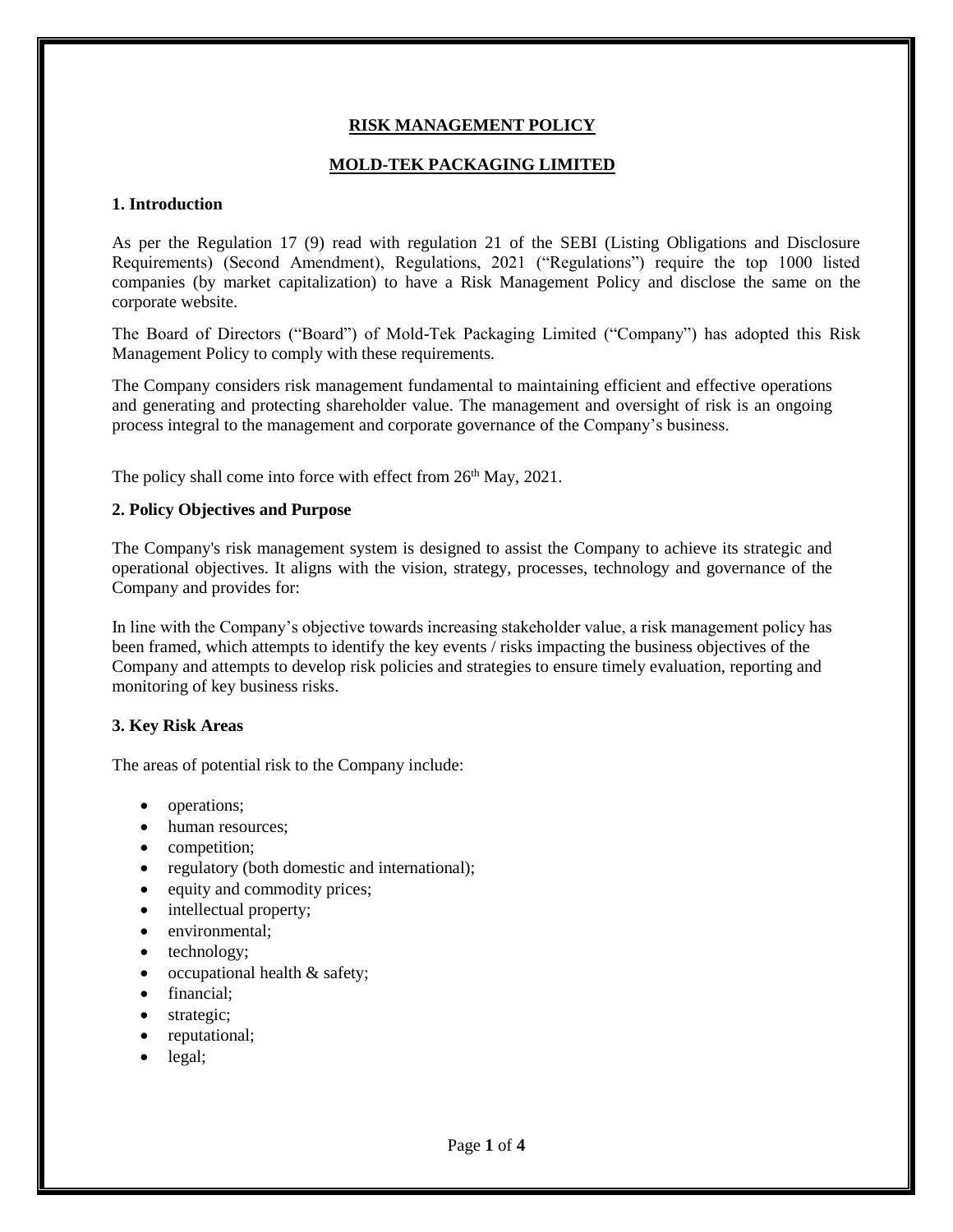- market share and/or size; and
- other Company risks.

### *4. Our risk management approach is composed primarily of three components:*

- $\triangleright$  Risk Governance
- $\triangleright$  Risk Identification
- $\triangleright$  Risk Assessment and Control

### *Risk Governance:*

- $\triangleright$  The functional heads of the Company are responsible for managing risk on various parameters and ensure implementation of appropriate risk mitigation measures.
- The Risk Management Committee provides oversight and reviews the risk management policy from time to time.

### *Risk Identification:*

External and internal risk factors that must be managed are identified in the context of business objectives.

### *Risk Assessment and Control:*

This comprises the following:

- $\triangleright$  Risk assessment and reporting
- $\triangleright$  Risk control
- $\triangleright$  Capability development

### **5. Responsibilities**

### *Risk Management Committee*

The Company has constituted a committee of the Board, namely, the Risk Management Committee, with the overall responsibility of overseeing and reviewing risk management across the Company. The terms of reference of the Risk Management Committee are as follows:

- review of strategic risks arising out of adverse business decisions and lack of responsiveness to changes;
- review of operational risks;
- review of financial and reporting risks;
- review of compliance risks;
- review or discuss the Company's risk philosophy and the quantum of risk, on a broad level that the Company, as an organization, is willing to accept in pursuit of stakeholder value;
- review the extent to which management has established effective enterprise risk management at the Company;
- inquiring about existing risk management processes and review the effectiveness of those processes
- in identifying, assessing and managing the Company's most significant enterprise-wide risk exposures;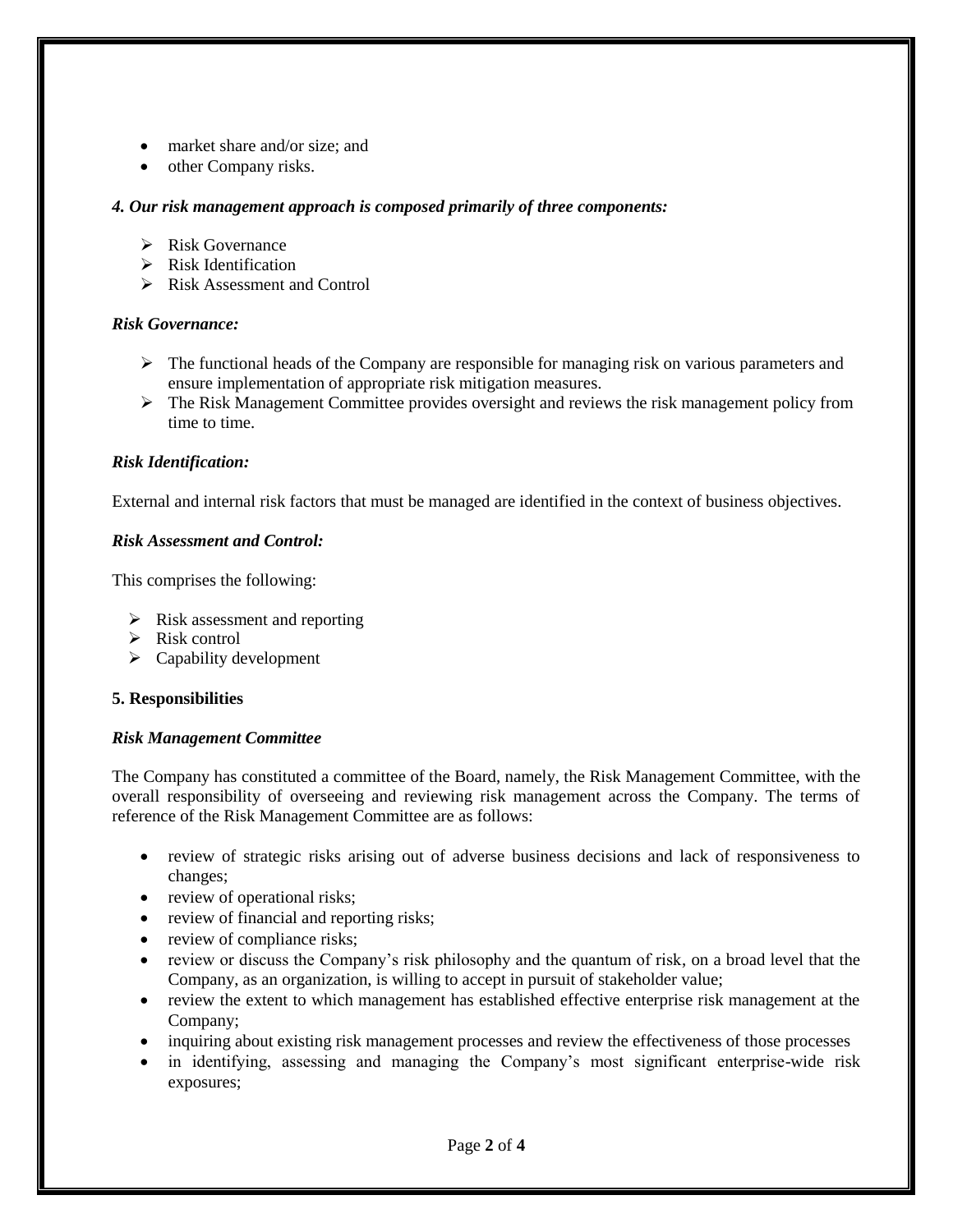- review the Company's portfolio of risk and consider it against it's risk appetite by reviewing integration of strategy and operational initiatives with enterprise-wide risk exposures to ensure risk exposures are consistent with overall appetite for risk; and
- review periodically key risk indicators and management response thereto.

The Board is responsible for the oversight of the risk management framework.

#### *6. Role of Risk Management Committee*

#### **The role of the committee shall, inter alia, include the following:**

- 1) To formulate a detailed risk management policy which shall include:
	- a) A framework for identification of internal and external risks specifically faced by the listed entity, in particular including financial, operational, sectoral, sustainability (particularly, ESG related risks), information, cyber security risks or any other risk as may be determined by the Committee.
	- b) Measures for risk mitigation including systems and processes for internal control of identified risks.
	- c) Business continuity plan.
- 2) To ensure that appropriate methodology, processes and systems are in place to monitor and evaluate risks associated with the business of the Company;
- 3) To monitor and oversee implementation of the risk management policy, including evaluating the adequacy of risk management systems;
- 4) To periodically review the risk management policy, at least once in two years, including by considering the changing industry dynamics and evolving complexity;
- 5) To keep the board of directors informed about the nature and content of its discussions, recommendations and actions to be taken;
- 6) The appointment, removal and terms of remuneration of the Chief Risk Officer (if any) shall be subject to review by the Risk Management Committee.

The Risk Management Committee shall coordinate its activities with other committees, in instances where there is any overlap with activities of such committees, as per the framework laid down by the board of directors.

### *Employee Responsibility*

All employees must report any new risks or changes to existing risks to their managers or supervisors as soon as they become aware of the risk.

### *External Auditor*

The external auditor is responsible for providing an independent opinion of the financial results of the Company. In undertaking this role, the external auditor also provides comments on the management of risk and assists the Company in the identification of risk.